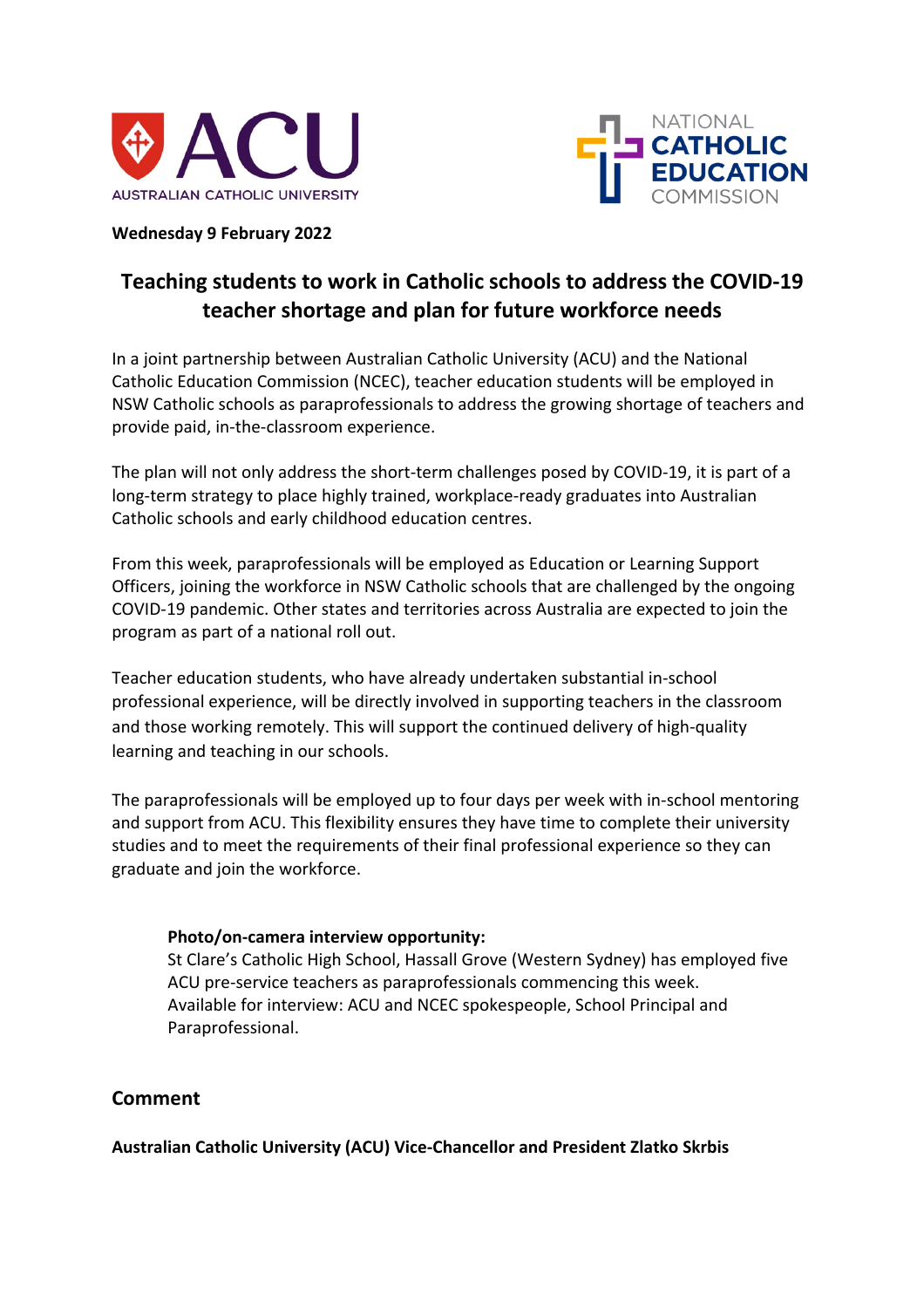"As the largest provider of teachers in the country we have a responsibility to the teaching profession, in times of uncertainty and challenge, to assist in any way we can. Our preservice teachers engage in rigorous teacher education programs and have already spent a significant amount of time in schools where they are mentored by high-quality teachers. We see this as an opportunity to add breadth and depth to their experience whilst helping the profession meet current workforce needs and prepare adequately for upcoming demand."

## **National Catholic Education Executive Director Jacinta Collins**

"We are developing a long-term strategy to build teacher capacity and address the teaching workforce needs of Catholic schools, particularly in rural, regional and remote areas. This is an exciting partnership that enables teaching students to find employment and extend their experience in Catholic schools where they are most needed. Supported by mentors, school and tertiary professional learning, this initiative will provide the opportunity of paid teaching experience."

### **School Principal: Kevin Jones, St Clare's Catholic College, Hassall Grove**

"At St Clare's we are acutely aware that the experience undergraduate teachers gain in schools is invaluable. We believe the role of paraprofessionals in Catholic schools will benefit these young aspiring teachers, the experienced teachers they work with, our students and the community as a whole. Their work will be a tremendous support to hard working professionals both in the learning spaces and in terms of preparation, resourcing and organisation. We are very excited about the possibilities."

## **Q&A**

#### **Will the paraprofessionals be paid for their placements?**

Yes. Paraprofessionals are usually classified the same as Education or Learning Support Officer.

#### **What will the paraprofessionals be doing at schools?**

Supporting teachers and students in the classroom including marking and providing feedback to students, collecting evidence of learning, creating resources, supervising practical lessons, personalising learning materials and digitising resources for student needs and playground supervision.

#### **Does this mean that some students may be taught by yet-to-be qualified teachers?**

No, because they are engaging in a paraprofessional capacity in a support role for teachers. This is an opportunity for pre-service teachers to be mentored by professional teachers in the classroom.

#### **How many teacher education students will be going into schools?**

This is in the early stages and we are still calling for expressions of interest. There has been strong interest from pre-service teachers. The number of placements will be determined by the needs of schools. For example, St Clare's Catholic College, Hassall Grove has already